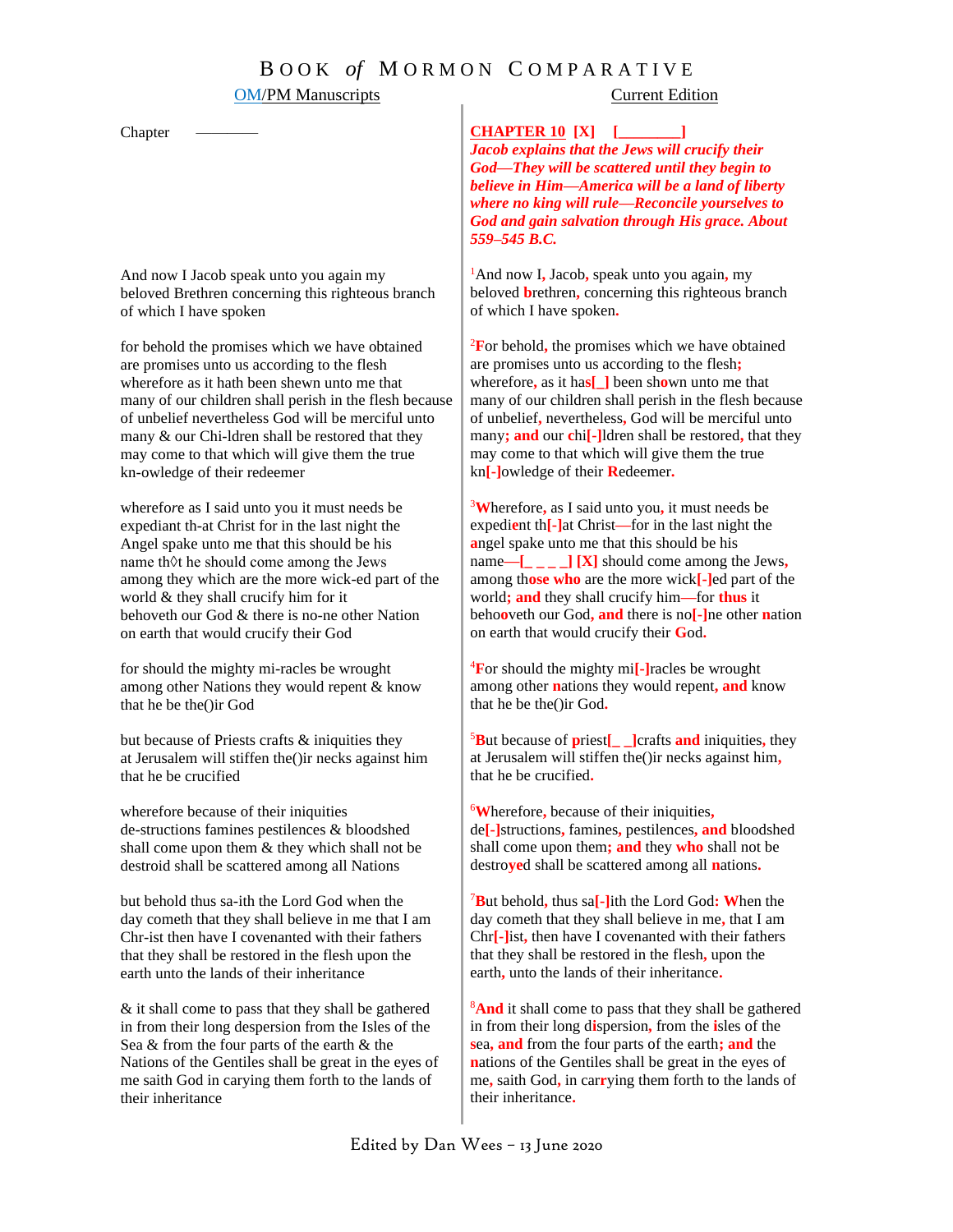# B O O K *of* M O R M O N C O M P A R A T I V E

### OM/PM Manuscripts Current Edition

(yea) the Kin-gs of the Gentiles shall be nursing fathers unto them & their Quee*n*s shall become nursing Mothers wherefore the promises of the Lord is great unto the Gentiles for he hath spoken it & who can despute

but behold this land saith God shall be a la-nd of thine inheritance & the Gentiles shall be blessed upon the land

& this land sh-all be a land of liberty unto the Gentiles & there shall be no King*s* upon the land w-hich shall raise up unto the Gentiles

& I will fortify this land against all other **Nations** 

& he that fighteth against Zion shall perish saith God

for he that raiseth up a king against me shall perish fo*r* I the Lord the king of Heaven will be their king & I will be a light unto them forever that hear my words

wherefore for this cause that my covenants may be fulfiled which I have made unto the chi **6[6\7]** ()ldren of men that I will do unto them while they are in the flesh I must needs destroy the secret works of darkness & of murders & of a*b*ominations

wherefore he that fighteth against Zion both Jew & Gentile both bond & free both male & feemale shall perish for they are they which are the whore of all the earth for they which are no--t for me are against me saith *o*(Our)ur God

for I will fulfil my promises which I have made unto the children of men that I will do unto them while they are in the flesh

wherefore my beloved brethren thus saith our God I will afflict thy seed by the hand of the Gentiles nevertheless I will soften the hearts of the Gentiles th-at they shall be like unto a father to them wherefore the Gentiles shall be bles-sed & numbered among the House of Israel

wherefore I will consecrate this la-nd unto thy seed & they which shall be numbered among thy seed forever for the land of their inheritance for it is a choice land *l*an saith God unto me abo-ve (all)  $\Theta$ <sup>1</sup> other lands wherefore I will have all men that dwell thereon that they shall worship me saith God

<sup>9</sup>**Yea,** the **k**in**[-]**gs of the Gentiles shall be nursing fathers unto them**, and** their **q**ueens shall become nursing **m**others**;** wherefore**,** the promises of the Lord **are** great unto the Gentiles**,** for he hath spoken it**, and** who can d**i**spute**?**

<sup>10</sup>**B**ut behold**,** this land**,** sai**d[\_]** God**,** shall be a la**[-]**nd of thine inheritance**, and** the Gentiles shall be blessed upon the land**.**

<sup>11</sup>**And** this land sh**[-]**all be a land of liberty unto the Gentiles**, and** there shall be no **k**ings upon the land**, w[-]ho** shall raise up unto the Gentiles**.**

<sup>12</sup>And I will fortify this land against all other **n**ations**.**

<sup>13</sup>**And** he that fighteth against Zion shall perish**,** saith God**.**

<sup>14</sup>For he that raiseth up a king against me shall perish**,** for I**,** the Lord**,** the king of **h**eaven**,** will be their king**, and** I will be a light unto them forever**,** that hear my words**.**

<sup>15</sup>**W**herefore**,** for this cause**,** that my covenants may be fulfil**l**ed which I have made unto the chi()ldren of men**,** that I will do unto them while they are in the flesh**,** I must needs destroy the secret works of darkness**, and** of murders**, and** of abominations**.**

<sup>16</sup>**W**herefore**,** he that fighteth against Zion**,** both Jew **and** Gentile**,** both bond **and** free**,** both male **and** fe**[\_]**male**,** shall perish**;** for they are they **who** are the whore of all the earth**;** for they **who** are no**[-][-]**t for me are against me**,** saith **[\_]our[\_ \_]** God**.**

<sup>17</sup>For I will fulfil my promises which I have made unto the children of men**,** that I will do unto them while they are in the flesh**—**

<sup>18</sup>**W**herefore**,** my beloved brethren**,** thus saith our God**:** I will afflict thy seed by the hand of the Gentiles**;** nevertheless**,** I will soften the hearts of the Gentiles**,** th**[-]**at they shall be like unto a father to them**;** wherefore**,** the Gentiles shall be bles**[-]**sed **and** numbered among the **h**ouse of Israel**.**

<sup>19</sup>**W**herefore**,** I will consecrate this la**[-]**nd unto thy seed**, and** the**m who** shall be numbered among thy seed**,** forever**,** for the land of their inheritance**;** for it is a choice land **[\_ \_ \_],** saith God unto me**,** abo**[-]**ve **all [**  $\blacksquare$  **]** other lands, wherefore I will have all men that dwell thereon that they shall worship me**,** saith God**.**

Edited by Dan Wees – 13 June 2020